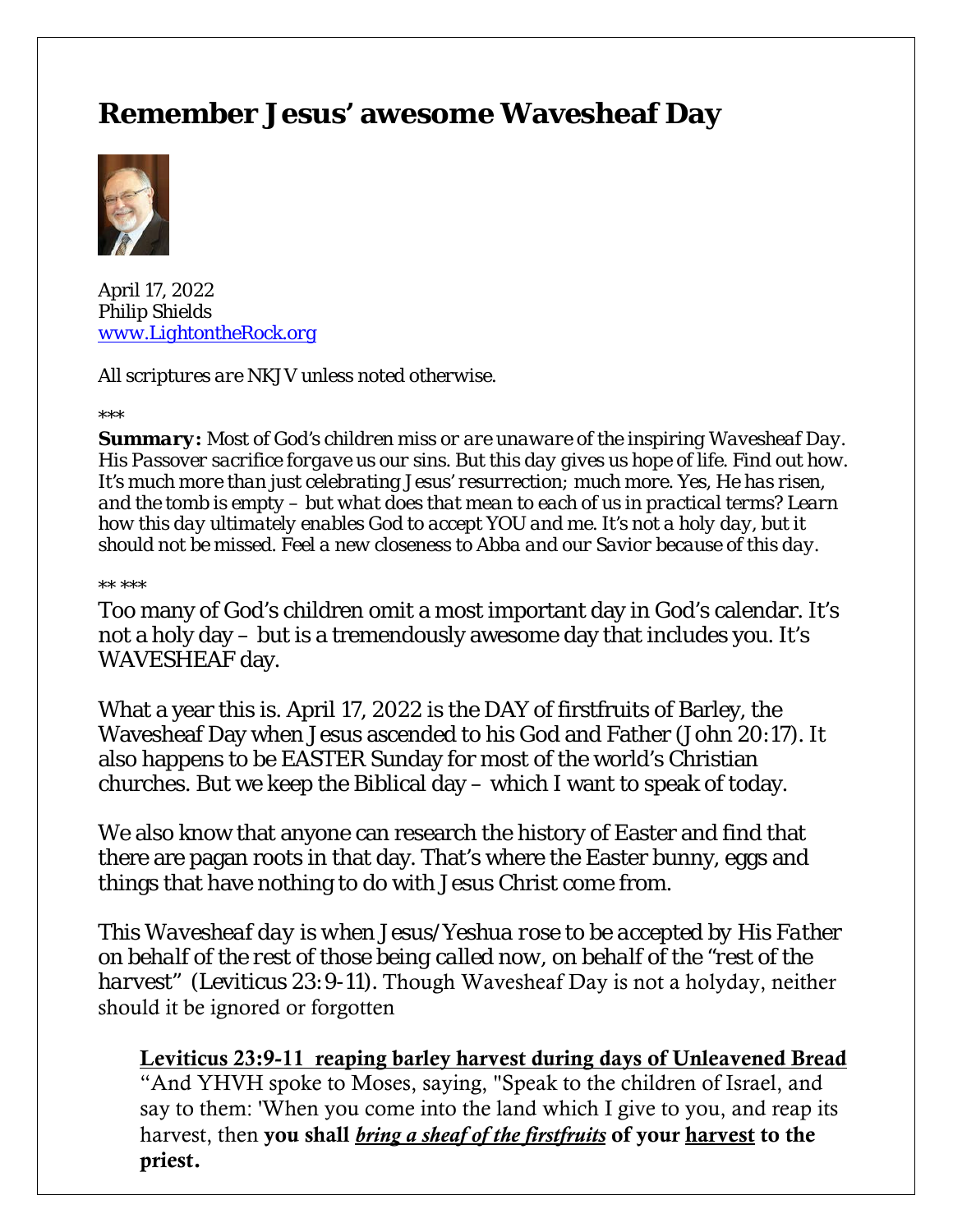11 He shall wave [raise] the sheaf before YHVH, *to be ACCEPTED ON YOUR BEHALF*; on the day after the Sabbath the priest shall wave it. ..."

Wavesheaf Day, during the days of unleavened bread, has always been a regular workday in my life. But I do think we should pause at least and remember it, thanking YHVH and our King Jesus (Yeshua) for what this day means.

This day is about how *after* the Passover, the Lamb of God was resurrected from the dead and ascended to the throne of heaven to be accepted by God as the First of the firstfruits of those God is calling to salvation as early harvest.

Today's message is about what I've sometimes called "the forgotten day of Leviticus 23" – that people have turned into Easter sunrise service and not Wavesheaf Day. Wavesheaf day should not be omitted or forgotten. It's an extremely important day.

# **WHEN was Christ Resurrected?**

For there to have been a Wavesheaf Day, Christ had to first be resurrected.

Please note that Christ said he would be in the heart of the earth (in a tomb) for **3 days and 3 nights. (Matthew 12:39-40).** There's NO way to get 3 days of 12 hours, and 3 nights of 12 hours = 72 hours – from a Friday burial to early Sunday morning resurrection. No way.

And the main reason people thought Jesus was crucified on a Friday is that most don't realize there were 2 sabbaths, 2 preparation days within that weekend period.

It is true, that week after week, Friday is called the "Preparation Day" to get ready for the weekly sabbath. So everyone assumed the crucifixion was on a Friday because of verses calling the day he died a "preparation day."

But the day before each of God's *annual* holydays are also "preparation day" and the annual holydays are also called a "sabbath" or "feast days*." But that sabbath the day after he died was a "HIGH DAY"* – one of the annual holydays. That night – end of the 14<sup>th</sup> and start of the 15<sup>th</sup> of Nisan/Abib -started the Feast of Unleavened Bread for 7 days.

The Jewish leaders did not want dying men on their crosses on the first holyday starting soon – so notice:

# **John 19:31**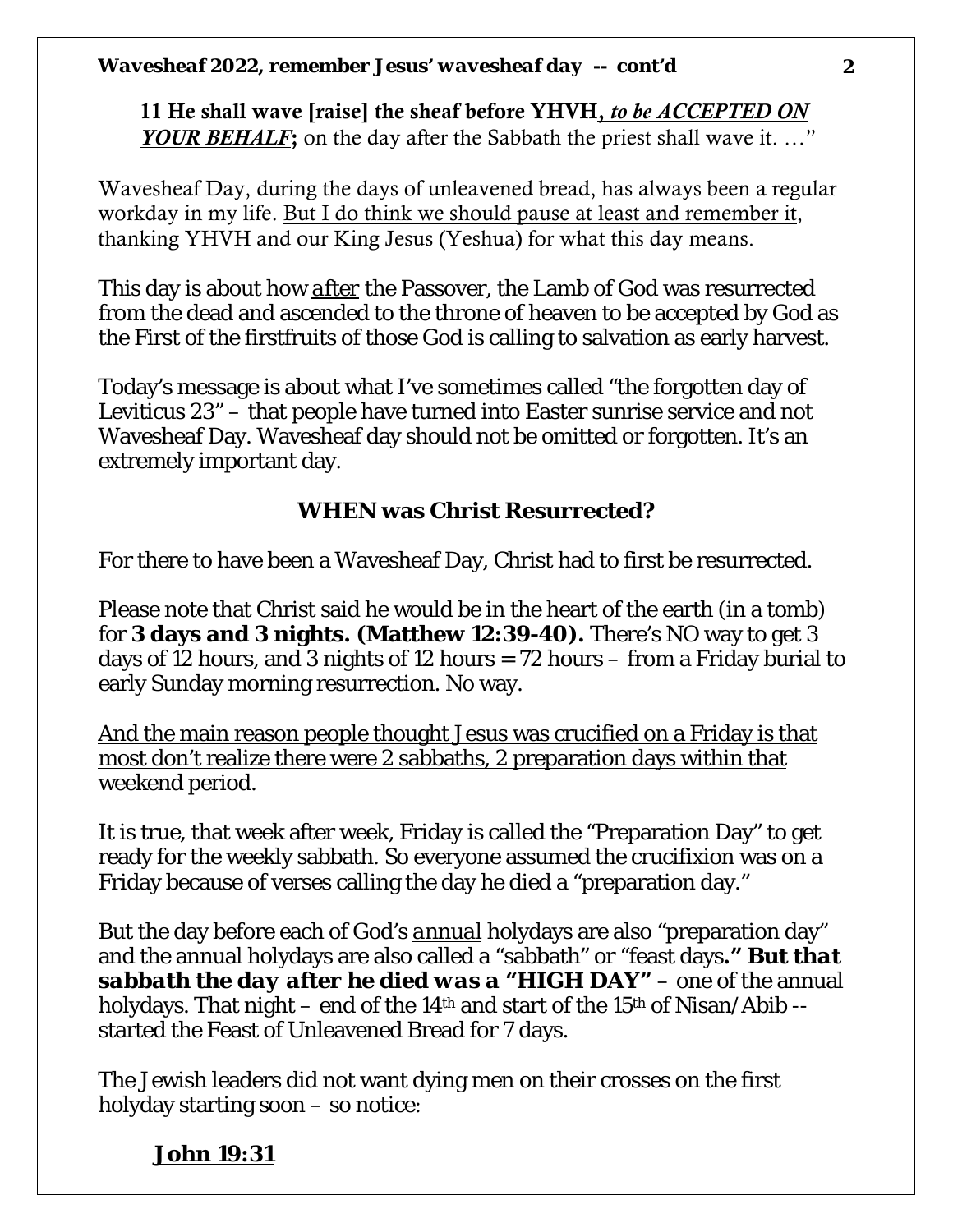"Therefore, because **it was the Preparation Day,** that the bodies should not remain on the cross on the Sabbath (for *that* **Sabbath was a "high day"),** the Jews asked Pilate that their legs might be broken, and that they might be taken away."

**The day after Passover day is a feast day, a holyday sabbath called "the feast of unleavened bread."** So this "Preparation Day" mentioned also in other verses, are NOT referring to Friday, but to the day before the first annual holyday. So "Preparation Day" also referred to Passover day itself, (Wednesday that year) as the day to prepare for the evening festivities and meal of the first holyday of the Hebrew calendar. (Be sure to read Mark 15:42- 44; John 19:14, 41-42 ). That's how Jews figure the days and evening meal.

God's first holyday started the eve of the 15th of the Hebrew calendar Nisan or Abib. Again, that day is called a "high day," as are all of the annual holydays listed in Lev 23.

We know that before daylight, while it was still dark, the women who went to the tomb found it already empty. So sometime before that, Christ had been resurrected.

So when was he placed into the tomb? Scripture is clear that it was just minutes before the sun was setting. And so exactly 3 days and 3 nights later would also be just as the sun was setting again.

### **Luke 23:53-54**

"Then he took it down, wrapped it in linen, and laid it in a tomb that was hewn out of the rock, where no one had ever lain before. 54 **That day was the Preparation, and** *the Sabbath [the annual sabbath; first day of Unleavened Bread] drew near*".

**John 19:31** – "for that sabbath was a "high day" (annual holy day).

So 3 days and 3 nights after that Wednesday night, would take us to Saturday night just before sundown, and yes – the tomb would be empty when the women went early before dawn the next day on the first day of the week.

#### **John 20:1**

"Now the first of the weeks Mary Magdalene went to the tomb **early, while it was still dark,** and saw that the stone had been taken away from the tomb."

This is not saying when the resurrection took place. It's just saying by the time she got there, the tomb was already empty, for he had risen sometime before.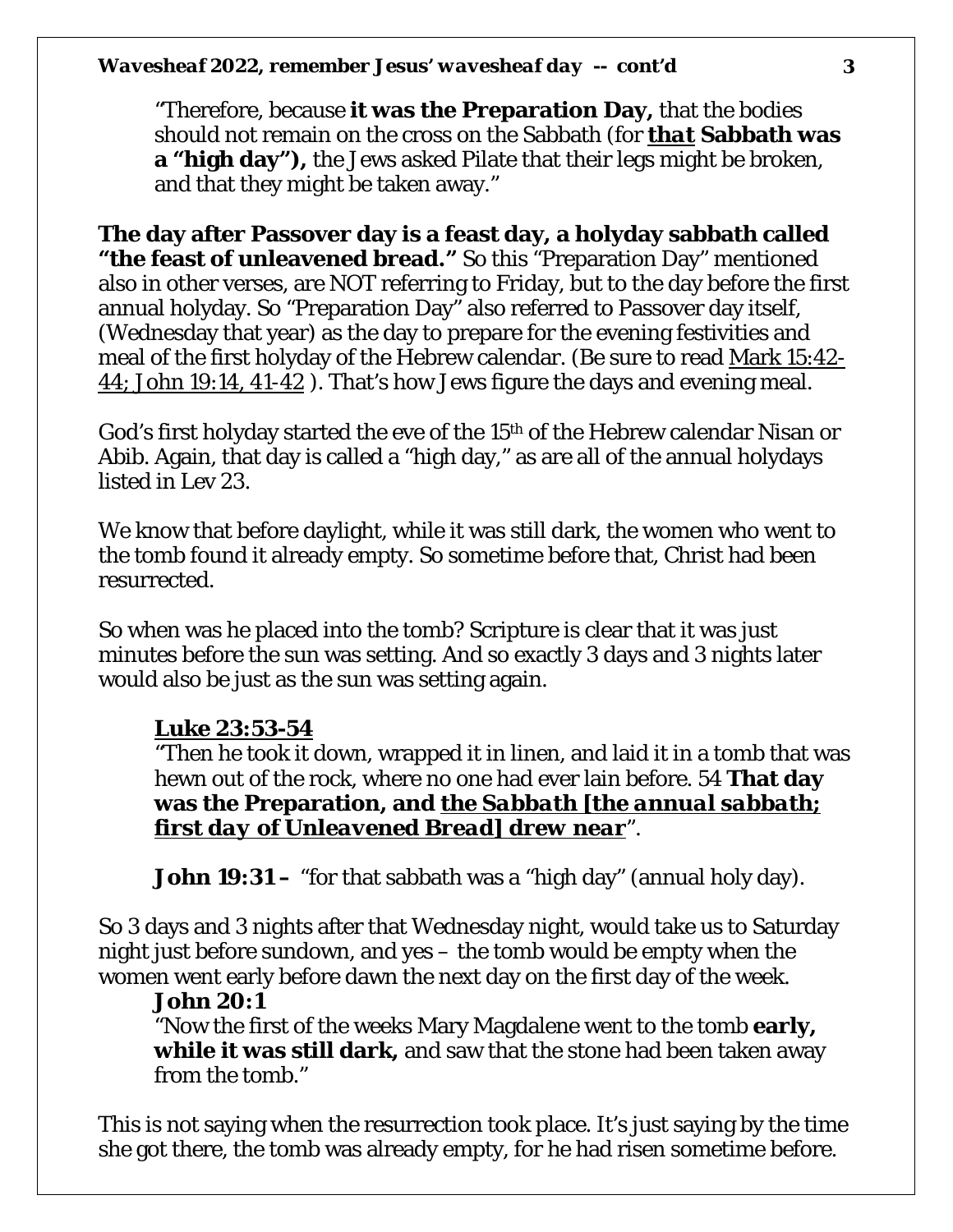The day after the weekly sabbath starts the counting of 50 days to Pentecost or Shavuot. It's called the "first of the weeks." Notice the words "*day* of" are in italics in your Bible, as they were added words.

So to be true to the 3 days and 3 nights criteria, Jesus would have had to be resurrected right about sundown on Saturday night. So yes, by Sunday morning, the tomb would be found to be empty. Christ is risen!

#### So what did Christ actually DO on this Wavesheaf day?

If he came back to life Saturday night, what was Jesus waiting for? He was waiting to fulfill the meaning of the Wavesheaf at the exact moment when the High Priest raises the firstfruits omer of barley flour up to God to be accepted.

He did show himself to Mary Magdalene probably well before 9 a.m. He asks her not to cling to him, as he had to go to his father and her father, his God, and her God (John 20:17) to be accepted in our behalf, sanctifying the harvest of souls. Hallelujah. God uses Israel's harvest seasons as a pattern for how and when he calls people into his family. More on that in an upcoming sermon.

He was waiting to be the fulfillment, or the reality, of the High Priest's morning ritual service that pointed to Christ -- when the High priest would wave, or raise, the fine refined barley omer of flour to heaven – *and then he would lower his arms back down again.* 

So get that: the High Priest raised up the fine barley flour – and then lowered it again, all on the same day. Yeshua did the same. He ascended no doubt at exactly the same moment the high priest was raising the barley… and that would be after seeing Mary Magdalene. Let's review that about Mary and Yeshua.

You can read all of John 20, and you'll notice Mary of Magdala finally recognizes the risen Messiah, who said these famous words, and we'll post verses 14-17.

### **John 20:14-17**

14 Now when she had said this, she turned around and saw Jesus standing there, and did not know that it was Jesus. 15 Jesus said to her, "Woman, why are you weeping? Whom are you seeking?"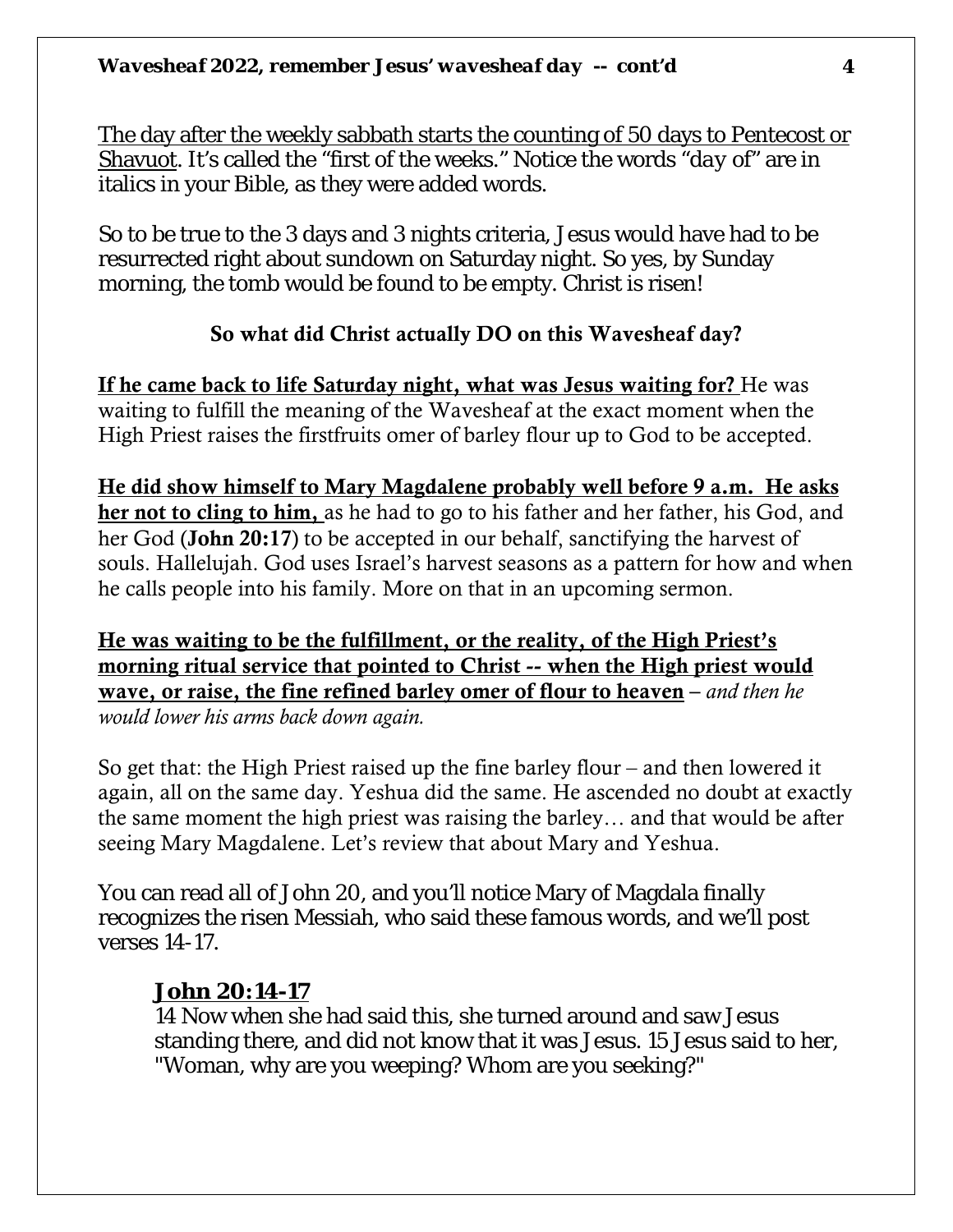She, supposing Him to be the gardener, said to Him, "Sir, if You have carried Him away, tell me where You have laid Him, and I will take Him away."

16 Jesus said to her, "Mary!"

She turned and said to Him, "Rabboni!" (which is to say, Teacher).

17 Jesus said to her, "Do not cling to Me, for **I have not yet ascended to My Father;** but go to My brethren and say to them, '**I am ascending to My Father and your Father, and to My God and your God.'"**

So Wavesheaf Day is not JUST a memorial of his resurrection, but also remembering he rose to his father to be *accepted on behalf of the rest of us, the rest of the harvest, so we could be accepted by God as well, through him.* 

Christ is the firstborn among *many* brethren! Let's read Lev 23:10-11 again

Though Wavesheaf Day is not a holyday, neither should it be ignored or forgotten Leviticus 23:10-11 BARLEY WAVESHEAF during the days of Unleavened Bread

"… then you shall *bring a sheaf of the firstfruits* of your harvest to the priest. 11 He shall wave [raise] the sheaf before YHVH, *to be ACCEPTED ON YOUR BEHALF*; on the day after the Sabbath the priest shall wave it. ..."

*You need to HEAR that: this day is about the rest of the harvest – I'm talking about you and me. Wavesheaf Day is about you, and I being accepted by God because of HIM.*

I know I've said that several times, but so many of us have so many times of feeling so rejected by everyone that we transfer those feelings even to God rejecting us. We fail a lot, so no wonder we feel rejected.

But this day is about God accepting you because of Jesus' wavesheaf. *Why? Because we're IN HIM and he is in us, and we are Christ's LIFE now.* 

We all know John 3:16 – that God gave his only son because he loved us all so much. That was pictured by Passover day.

But John 3:17 shows the meaning of Wavesheaf day: John 3:17 *"For God did not send His Son into the world to condemn the world*, but that the world through Him might be saved."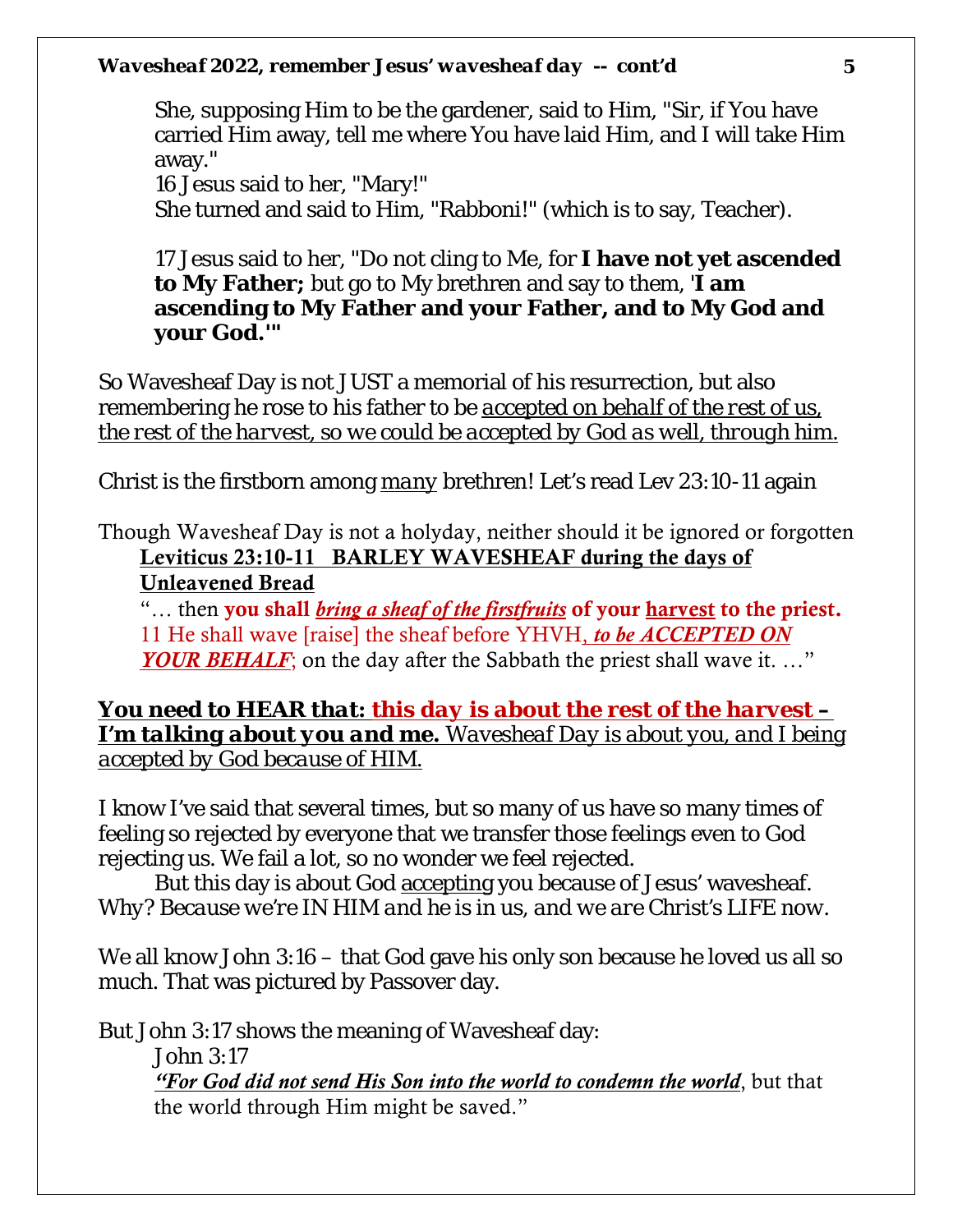God is all about reconciliation and showing he's accepted us  $-$  in spite of our flaws when he first called us. Though Wavesheaf Day is not a holyday, neither should it be ignored or forgotten

*Wavesheaf Day, during the days of unleavened bread, has always been a regular workday in my life. But my wife and I pause and remember it, thanking YHVH and our King Jesus (Yeshua) for what God did for us with this day and for accepting us.* 

### YESHUA IS RISEN, Meets his Father in heaven in person!

Let's jump ahead now to when Yeshua/Jesus appeared in heaven after this resurrection to be accepted by His Father.

IMAGINE with me what the scene could have been like in heavenly Jerusalem when OUR KING went home on Wavesheaf Day. It had been a long 33 years, and each day seemed like a thousand years when you had been together all the time.

Yeshua, the son of Man, the Son of God – Yeshua the WORD of God who spoke everything into existence except for mankind – whom he formed with his hands and breathed life into him, Yeshua the Lion of Judah, the Lamb of God, Yeshua your and my brother, my king, our Prince of peace, our FRIEND ….

The One who loved ME, who loved you – was now entering victoriously into the area of the shimmering SEA of GLASS before the throne of God Most High -- AND all that dazzling brightness, with thunders, fires, lightnings, rainbows and majesty – coming to his ABBA, His Daddy. The Son of God had arrived home again, finally. Finally home in victory, 100% successful… now resurrected to spirit and fully the son of God (Romans 1:3-4).

What was that like?

The heavenly choirs, the processional parade of millions of angels applauding, bowing, praising, cheering, singing victory -- the 4 cherubim, the 6-winged majestic seraphim, the 24 elders all casting their crowns before Him – and praising Him in song and reverent worship. This was undoubtedly the scene. God, the victorious Son of God the Father, had come back home finally to Abba, his dear Daddy.

Abba had sent him to us on earth as a perfect little baby boy. How did we return him? We rejected him, then beat, scourged, bruised him, and then nailed him to a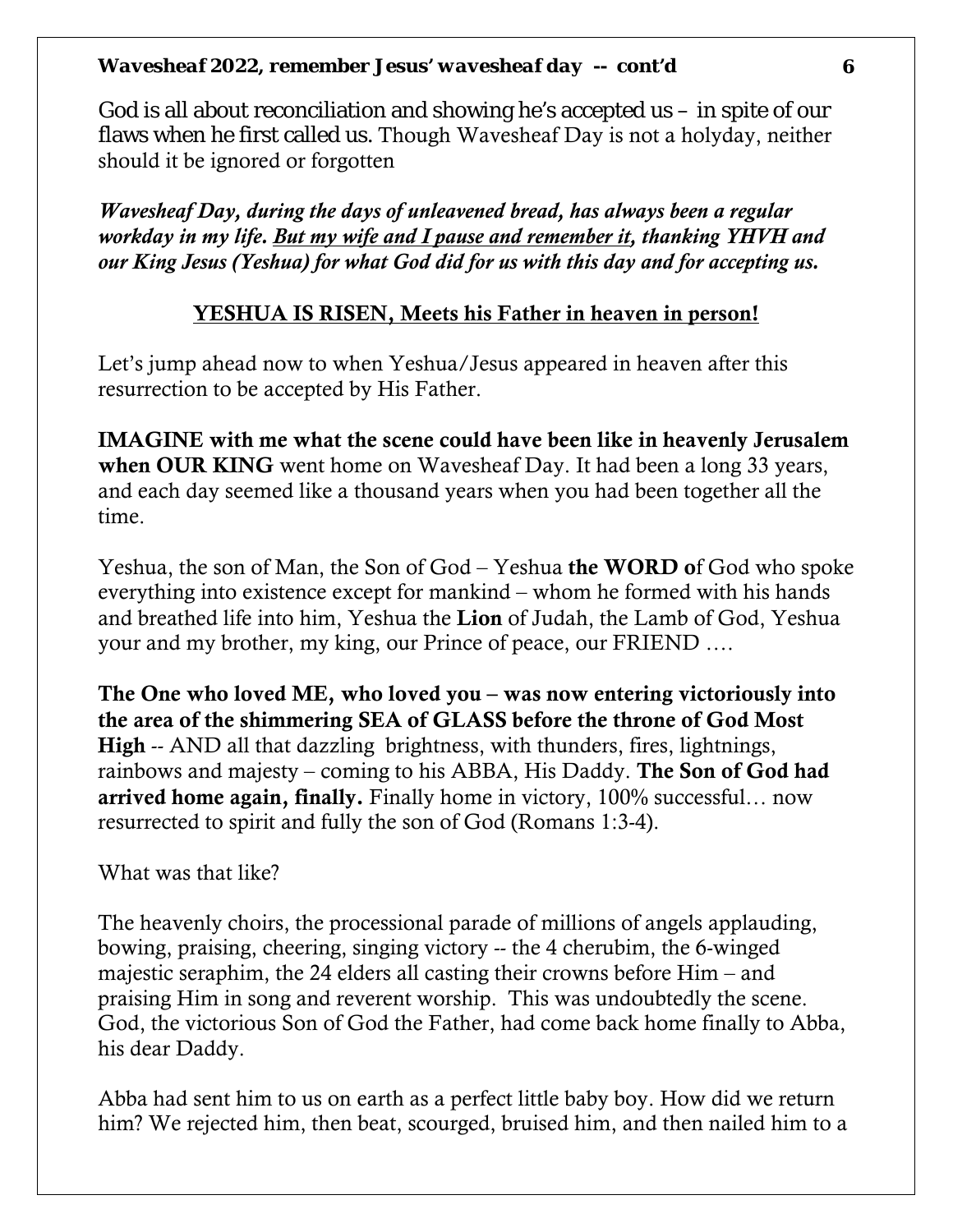cross or tree. He went home to Abba above, with holes in his body and perhaps scars. God could remove the scars, but apparently there are holes.

And what was that homecoming like between Abba and our Yeshua!? Wow! Did Father sit there in total formality – or did he run out to greet and hug and accept his awesome Son? Either way, God knows best, and I accept it. Either way, how moving this reunion of Father and Son must have been.

All the victory recognition parades, and White House presentations and celebrations put on by Buckingham Palace would pale in comparison. What you see in movies, would pale in comparison. The greatest battles, the greatest contests and wars had been fought, and Yeshua – though battle scarred – had crushed the Serpent's head.

Hallelujah! Hallelujah!! I'm celebrating that on wavesheaf day! Join me in joyful worship and prayers of gratitude to our AWESOME KING **and** *hero – He's our GOD, he's our king, He's our Savior – and he's our friend – and brother. And he's not ashamed of us, even after all we have done.* 

Accept it, brethren. Receive it. Love the message. *Focus on Him, not on yourself.* Part of the meaning of this day is that God has made you ACCEPTED in Yeshua/Jesus, in the beloved (Eph 1:6).

Ephesians 1:3-6

"Blessed be the God and Father of our Lord Jesus Christ, who has *blessed us with every spiritual blessing in the heavenly places in Christ*, 4 just as He chose us in Him before the foundation of the world, that we should be holy and without blame before Him in love, 5

having predestined us to adoption as sons by Jesus Christ to Himself, according to the good pleasure of His will, 6 to the praise of the glory of His grace, by which He made US accepted in the Beloved."

YES, we're remembering his resurrection and ascension to Father above – but not as Easter, but as Wavesheaf Day, the Biblical way. And we're accepted now because of him: meaning "highly favored, loved, cherished and a source of joy for God" – in Christ Jesus our Lord. I mean you and me. Amen. Hallelujah!

Get excited about this day. We get excited over mere football games or baseball or other games. Get excited about this! Make it real!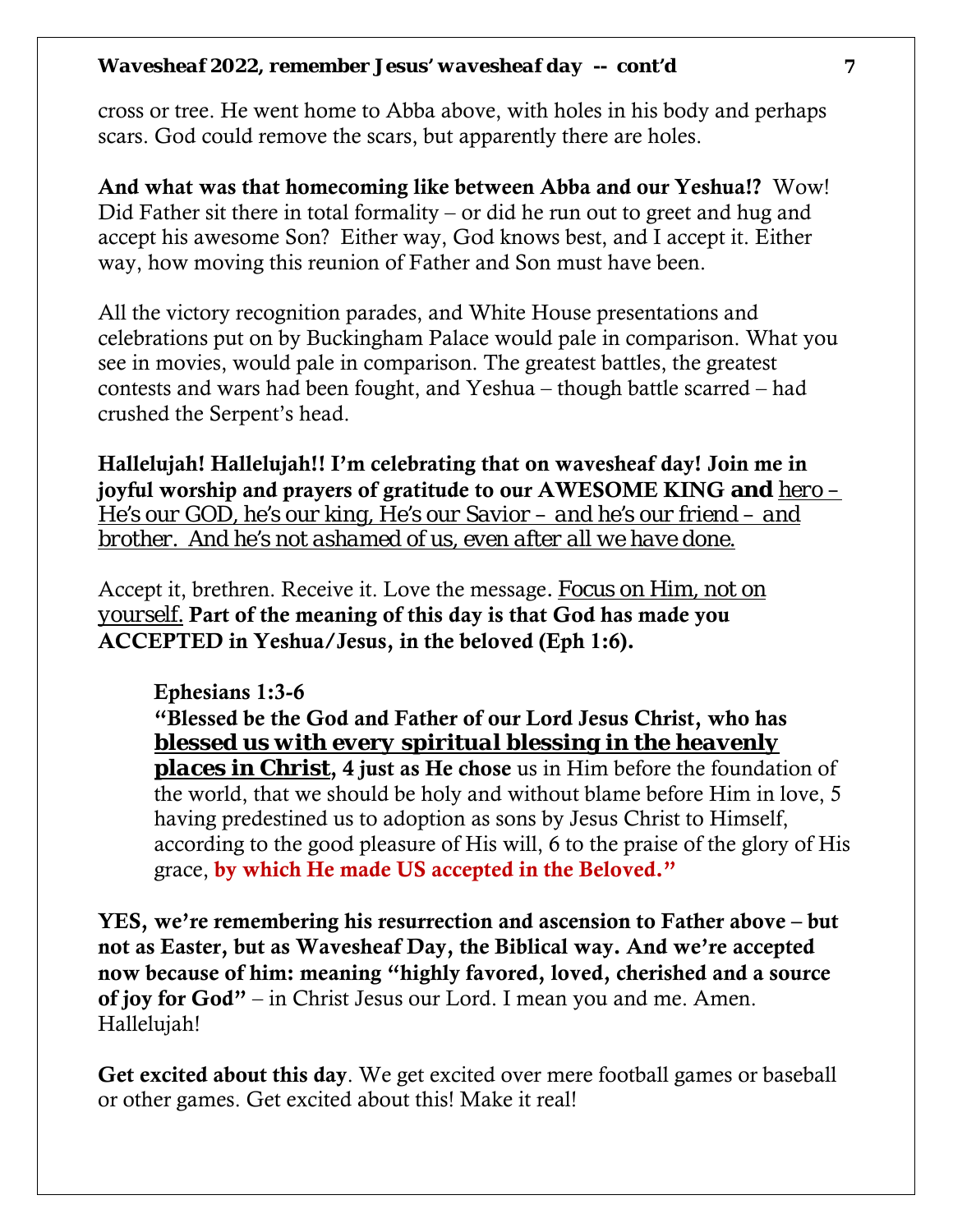*People who saw Yeshua after his resurrection were willing to die for him because they knew who he was, they had met him, they could see the future in Him and with him. Some rough times are coming; let's start "Seeing" Him better too. Look at John's recollection of meeting up with the Christ in his glorious form.…* 

#### Revelation 1:17-18

"And when I saw Him, I fell at His feet as dead. But He laid His right hand on me, saying to me, "Do not be afraid; I am the First and the Last. 18 I am He who lives, and was dead, and behold, I am alive forevermore. Amen. And I have the keys of Hades and of Death."

#### Then he returned to earth – still the first day of the week

*So Wavesheaf Day, always on a Sunday, is not a feast day, is not a holyday, but in fact pictures the start of the barley harvest. Picturing the calling of the first fruits now. It is a workday.* 

*Having said that, what my wife and I customarily do is to have a quiet and joyful prayer of thanksgiving together,* thanking God for the resurrection of Messiah and asking Him to give us perfect faith in His sacrifice, in His life, and His saving sinless righteous life which we claim now by faith.

Yeshua went to Father sometime after 9 am - - as or after the High Priest waved the omer/sheaf of fine flour -- and then he came back the same day, at evening **(John 20:19)** – and saw 10 of the 11 (minus Thomas) who were assembled in a locked door for fear of the Jews. He appeared as flesh and blood.

This below breaks into the story of talking with 2 disciples on the road to Emmaus, near Jerusalem.

#### **Luke 24:32-43**

32 And they said to one another, "Did not our heart burn within us while He talked with us on the road, and while He opened the Scriptures to us?" 33 **So they rose up that very hour and returned to Jerusalem, and found the eleven** *and those who were with them gathered together*, 34 saying, "The Lord is risen indeed, and **has appeared to Simon!**" 35 And they told about the things that had happened on the road, and how He was known to them in the breaking of bread.

36 **Now as they said these things, Jesus Himself stood in the midst** of them [more than the 10 of 11, but 2 Emmaus guys and others], and said to them, "Peace to you." 37 But they were terrified and frightened, and supposed they had seen a spirit. 38 And He said to them,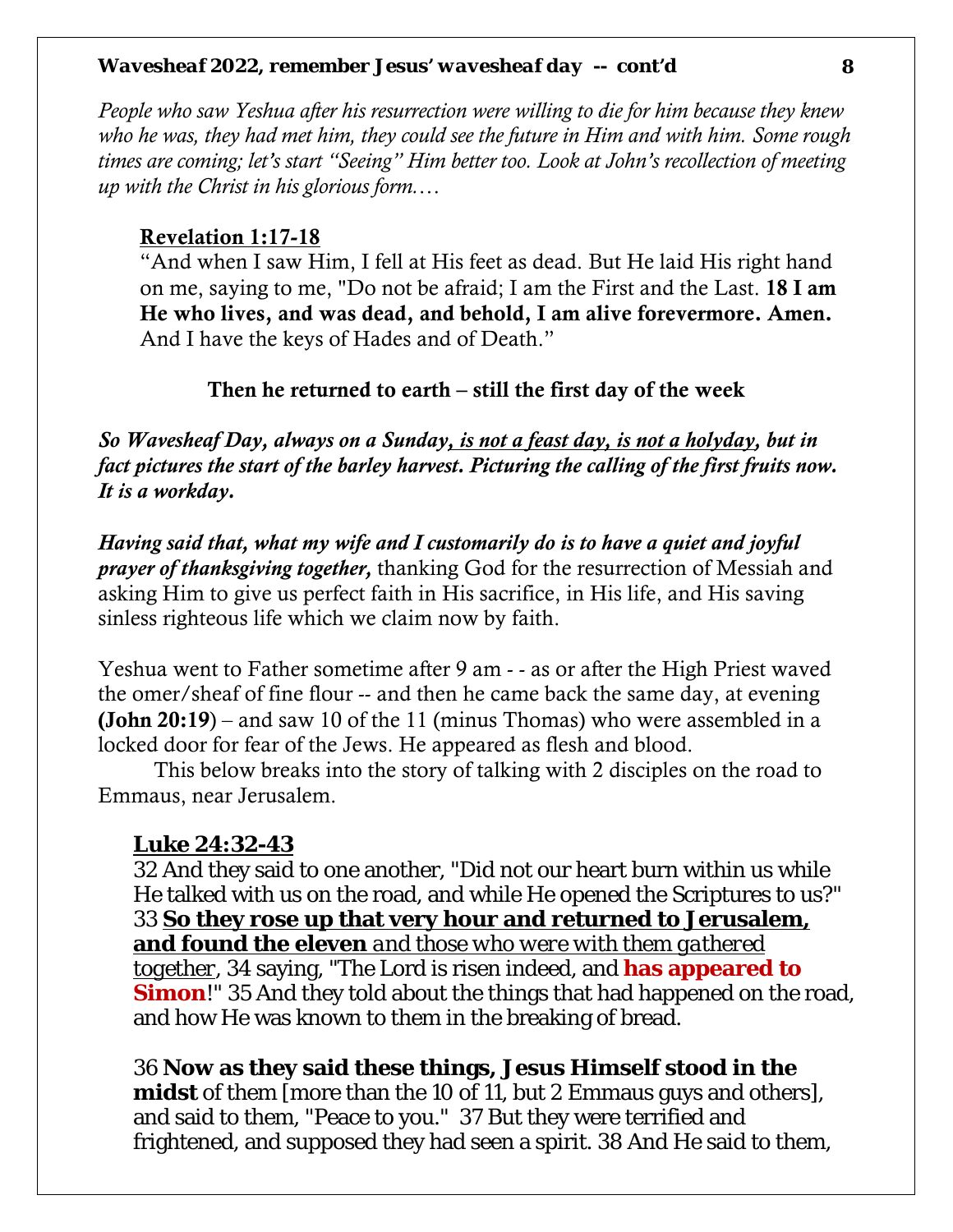"Why are you troubled? And why do doubts arise in your hearts? 39 Behold My hands and My feet, that it is I Myself. Handle Me and see, for a spirit does not have flesh and bones as you see I have."

40 When He had said this, He showed them His hands and His feet. 41 But while they still did not believe for joy, and marveled, He said to them, "Have you any food here?" 42 So they gave Him a piece of a broiled fish and some honeycomb. 43 And He took it and ate in their presence.

When Yeshua appeared to them, he appeared as a flesh/blood man who could be touched, who could eat food. But keep in mind, somehow, he just suddenly appeared through locked doors and through walls. And the afterwards, just disappeared through doors and walls. He was of course resurrected as a spirit being but could manifest himself whichever way he chose – as a human or go through walls as a spirit. So he could suddenly appear – and proclaim "Peace" to terrified witnesses! Ha, ha.

#### John 20:19-20

Then, the same day (Sunday) at evening, being the first day of the week, when the doors were shut where the disciples were assembled, for fear of the Jews, Jesus came and stood in the midst, and said to them, "Peace be with you." 20 When he had said this, He showed them His hands and His side. Then the disciples were glad when they saw the Lord.

Spirit beings like angels can apparently travel through time and space - as the one in Daniel 9 – or instantly appear where they wish to be in the universe somehow.

### **1 Corinthians 15:3-8**

For I delivered to you first of all that which I also received: that Christ died for our sins according to the Scriptures, 4 and that He was buried, and that He rose again the third day according to the Scriptures, 5 **and that He was seen by Cephas, then by the twelve**.

 (the rest pertains to time after Wavesheaf day Sunday) 6 After that He was seen by over five hundred brethren at once, of whom the greater part remain to the present, but some have fallen asleep. 7 After that He was seen by James, then by all the apostles. 8 Then last of all He was seen by me also, as by one born out of due time.

BACK TRACK TO the part about being seen by Simon Peter before the rest. Peter had vigorously denied knowing Jesus. Jesus knew Peter must be feeling awful and made a point to console and encourage him apparently.

What would that have been like?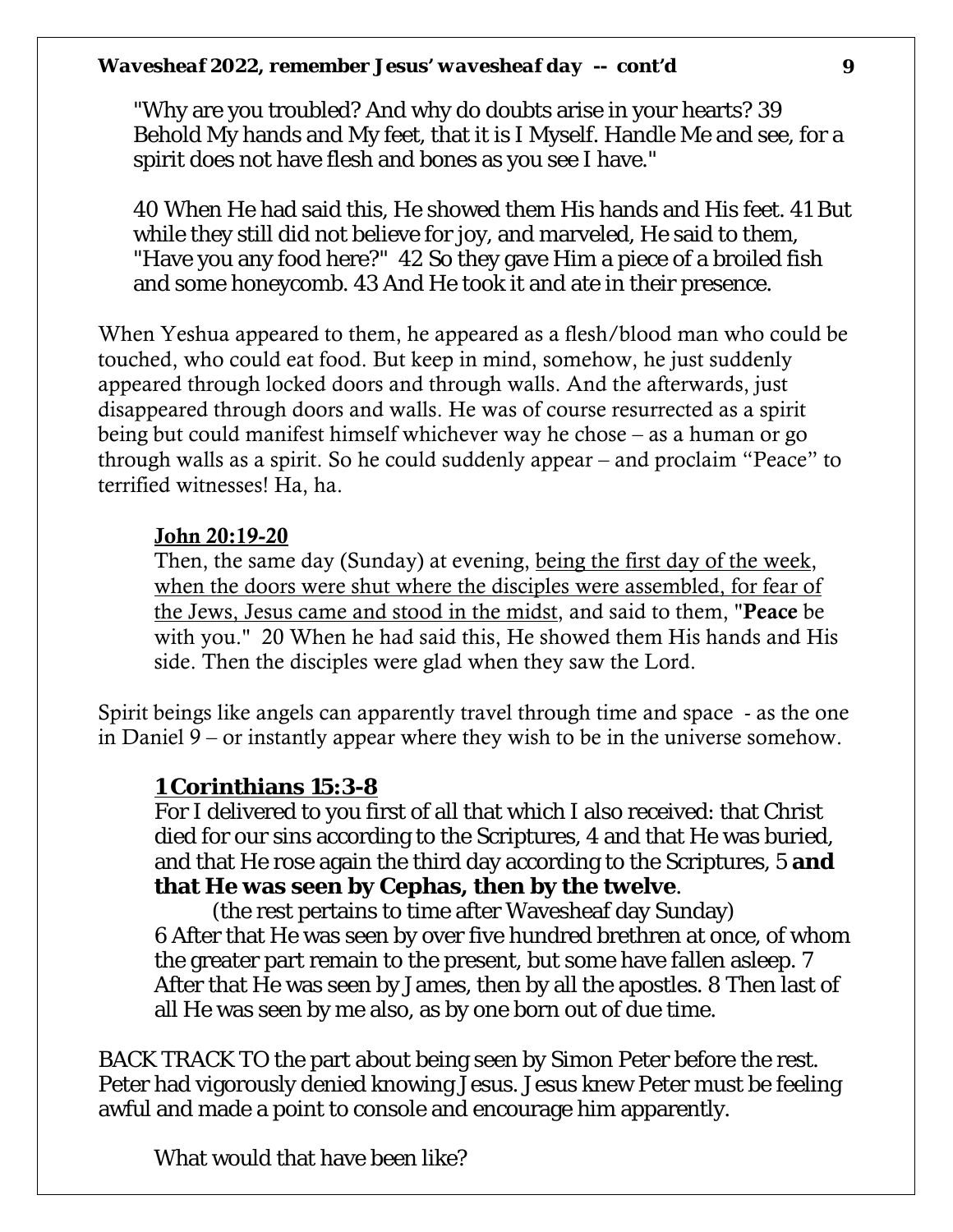Reconciliation and loving. How do I know? By the way Peter handled the **"in the boat situation".** Go back and read John 21, the first 10-11 verses. Peter could hardly wait to be with this great being, this Jesus/Yeshua so he jumped into the water and swam to him. So remember, t**his day is about BEING ACCEPTED**.

The words "to be accepted" – wow. Family of YHVH, the Hebrew here is rason— again, meaning "Pleasure, delight, desire, favor, accepted." Through Yeshua, and IN Him, you and I become a pleasurable, delightfully favored, and accepted child of the Highest. Amen? Hallelujah!

#### **WHY was the Resurrection of Jesus so vital?**

**What his death accomplished – is HUGE – but NOT COMPLETE until and unless Christ is resurrected and accepted as the savior by God the Father!** 

- **The PLAN OF SALVATION can't even START – without Passover.** It depicted the most EPIC battle ever fought in this universe! All Satan had to accomplish – was make Jesus sin, just one time, just ONCE! But Jesus/Yeshua WON!!!
- **Remember Yeshua – son of Man, Son of God, Lion of Judah, Lamb of God – came to die for us.** He lived – to die so we could have our sins and death penalty paid for.

**Michael Smith song Above ALL**  <https://www.youtube.com/watch?v=Q7EPZV56PuA>

- **His death/blood FORGAVE the sins we committed and will commit – but only if he is resurrected**. If Christ was not resurrected, your faith is in vain. (1 Cor.15:12-15)
- **We're REDEEMED by the precious BLOOD OF THE LAMB -1**  Peter 1:18-19; Revelation 5:9)
	- o Bought back, redeemed, from Satan.
	- o Christ is our "goel" the Boaz to Ruth
	- o God and Christ paid the ultimate price for you. You can't have had a higher price given for you. You must be worth a LOT to God, to bring you back into HIS family, out of Satan's hold.
- Christ's sacrifice for us **took away God's wrath** against us for our sins ….(Romans 5:9)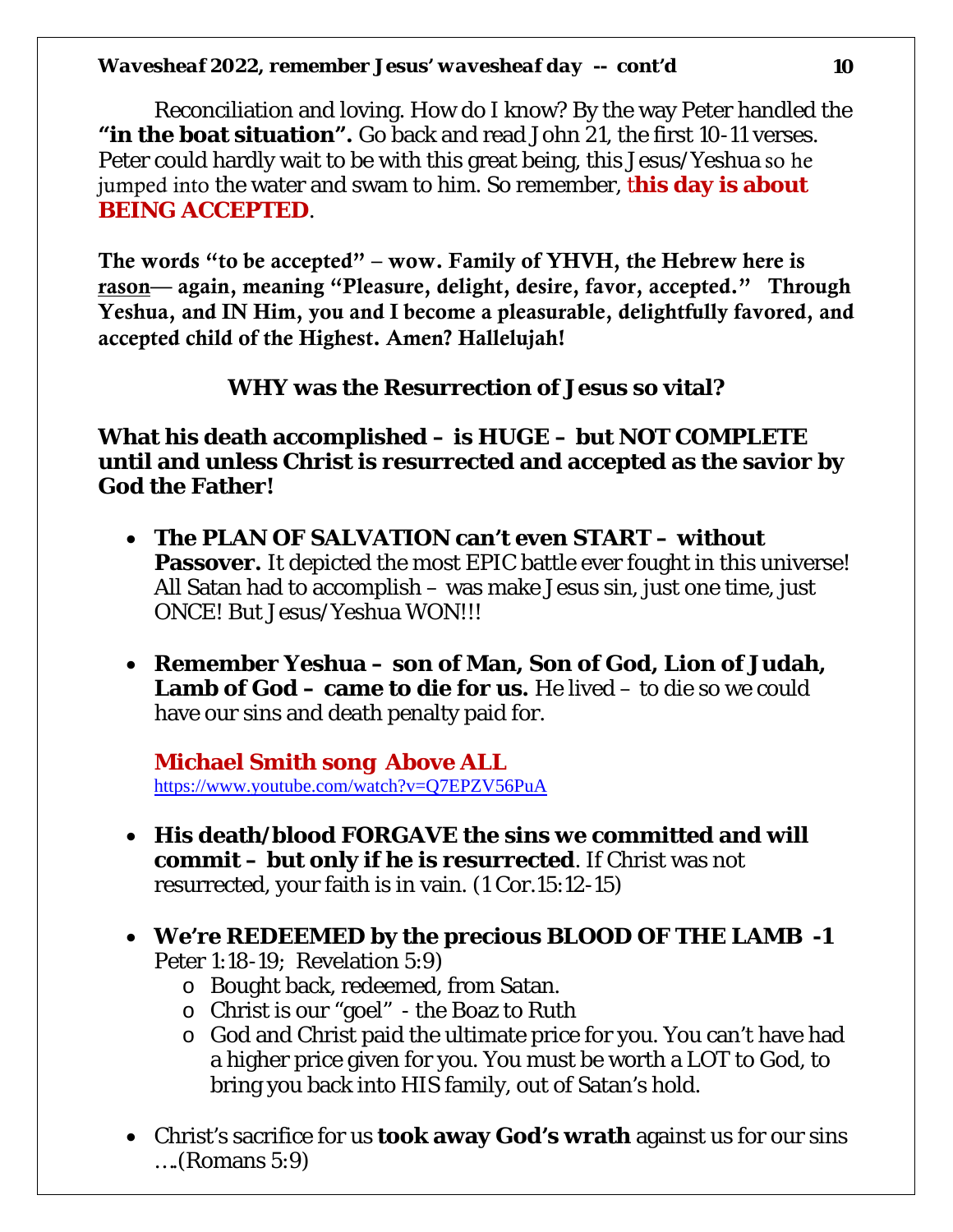• **God's love for US is proven** – he could have made US all die and Christ spared, or he could choose to whip and violently kill his sinless son so WE could be free and live! He chose the latter option, showing his profound love for us sinners.

### **2 COR 5:21 – HE became sin for us!**

• **In Exodus 12:– the lamb's blood protected the Israelites from the death of their own firstborn --- but they were still, for a while, slaves**. It was only when Pharaoh and Egyptians saw their firstborn die, that their hard heart was broken, and they released Israel from slavery. **Exodus 12:30-32**

### **What Christ's RESURRECTION LIFE accomplishes:**

- **Now is the Son of God fully, truly God's so –Romans 1:2-4**
- **SAVED by his life (Romans 5:10)** because in him we also have the resurrection. AND HE LIVES IN US.
- Philippians 1:6 says he will FINISH what he started in us! Phil 1:11 Paul says we should be filled with the "fruits of righteousness which are BY Jesus Christ"!
- **We're now a New creation in Christ.** He has made us NEW. Our new life BEGINS with Christ as our life 2 Cor. 5:17; Galatians 2:20-21; Col. 3:3-4.

# **Our Big Brother, Savior says "Because I live, you shall live."**

### **John 14:19**

"A little while longer and the world will see Me no more, but you will see Me. **Because I live, you will live also."**

- **We can now be a living and walking "Yeshua" on earth**  as part of his body – if we're letting him truly be master of our lives.
- So we're free from Satan, free from eternal death, and life begins anew because of the resurrection!

But none of that could happen until God the Father inspected the first fruits of the harvest, gave his approval, and sent Yeshua back to earth to start the process of salvation; The beginning of the end of Satan's rule.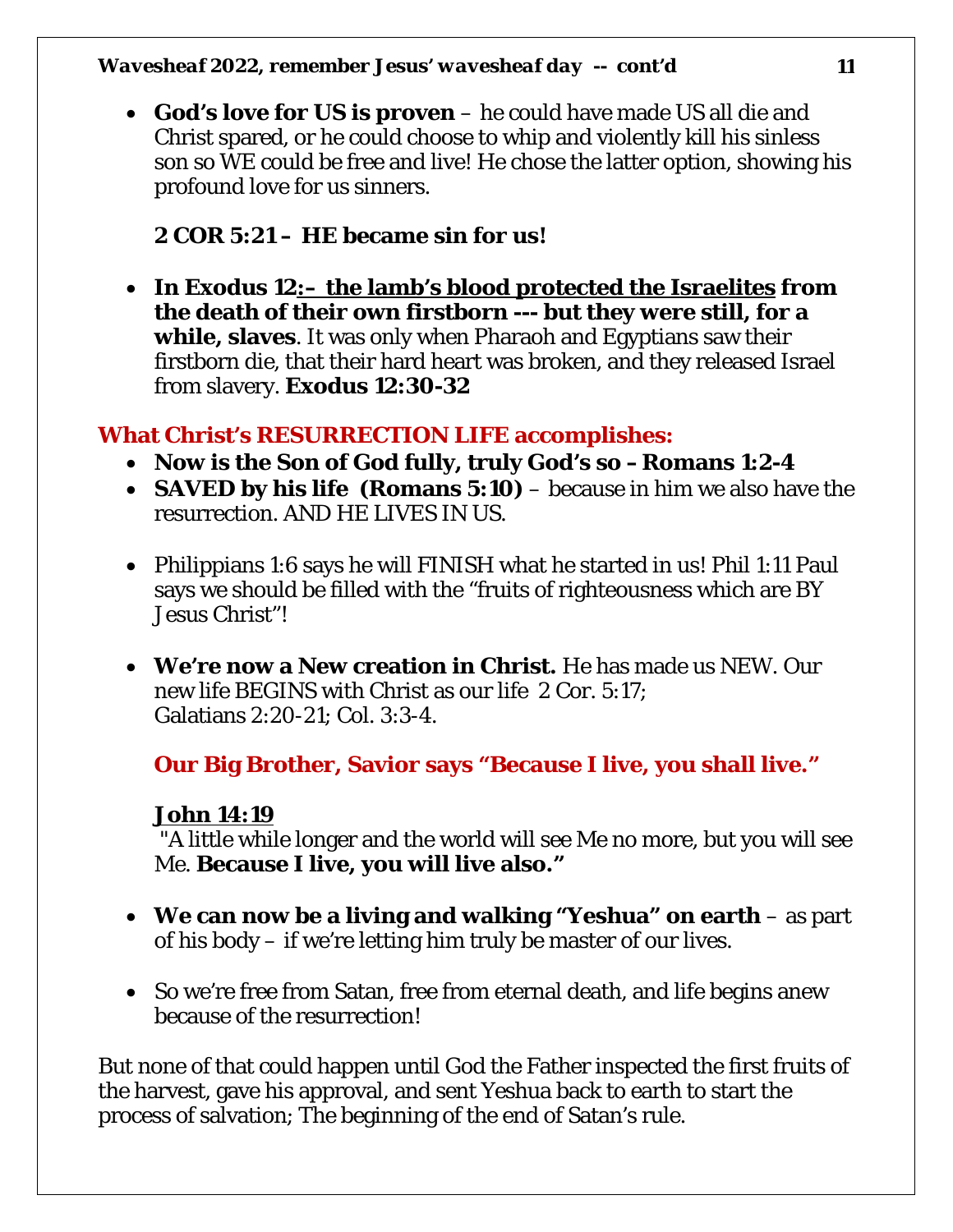#### **The end** *of the beginning* **of God's plan – now could start – with Christ – and roll all the way to the finish line.**

### *The COUNT TO PENTECOST*

Let me cover this really quickly: We always start the count to Pentecost on the first day after the *weekly* sabbath after Passover (see Leviticus 23:15-16). I know many of you believe it should be started on the first day after the high day, holyday sabbath as the Orthodox Jews believe (descendants of ancient Pharisees). But that way *always* ends up with Pentecost on Sivan 6 of the Hebrew calendar and there'd therefore be no need to count!

#### Leviticus 23:15-17

"And you shall count for yourselves from the day after the Sabbath, from the day that you *brought the sheaf of the wave offering*: seven Sabbaths shall be completed. 16 Count fifty days *to the day after the seventh Sabbath*; then you shall offer a new grain offering to the Lord."

So Pentecost/Shavuot would always also fall on a Sunday, or first day of the week.

Let's talk about Jesus the Christ again:

*Once the wavesheaf barley flour had been raised to God for his acceptance, the barley harvest could begin. That harvest pictures those being called now. Yeshua is the first of the firstfruits, had to be accepted first, and then HE consecrates the rest of the harvest. YOU are also now accepted in the Beloved. Amen and hallelujah.* 

### 1 Corinthians 15:20-21

#### "But now Christ is risen from the dead and has become the firstfruits of those who have fallen asleep.

21 For since by man came death, by Man also came the resurrection of the dead. 22 For as in Adam all die, even so in Christ all shall be made alive".

#### 1 Corinthians 15:23-28

"But each one in his own order: Christ the firstfruits, *afterwards those who are Christ's at His coming*. 24 Then comes the end, when He delivers the kingdom to God the Father, when He puts an end to all rule and all authority and power.

25 For He must reign till He has put all enemies under His feet. 26 The last enemy that will be destroyed is death.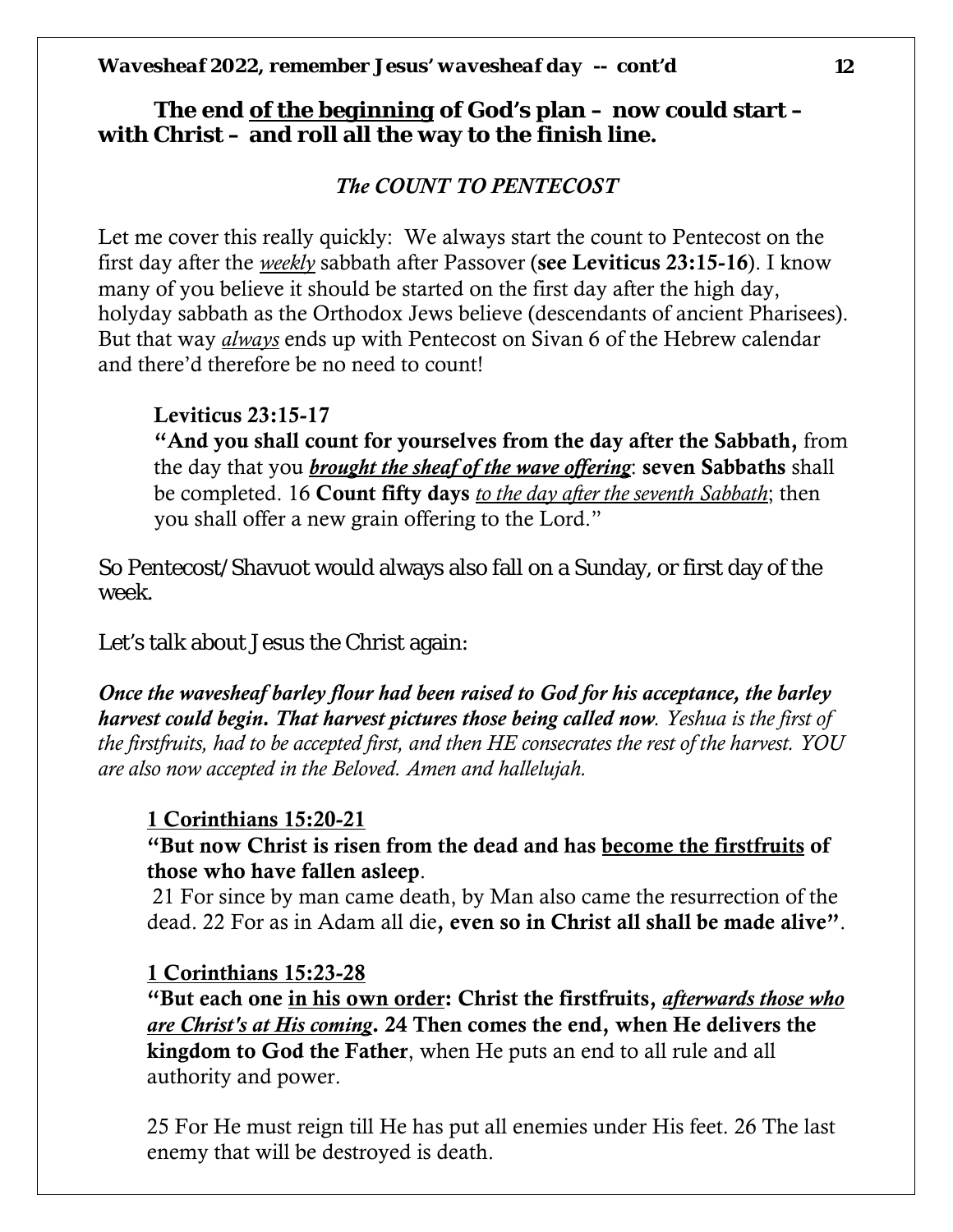27 For "He has put all things under His feet." But when He says, "all things are put under Him," it is evident that He who put all things under Him is excepted.

28 Now when all things are made subject to Him, then the Son Himself will also be subject to Him who put all things under Him, that God may be all in all."

In the end, Christ also surrenders everything to HIS/our father - as God the Father is God supreme, God Most High, and is the head of Christ (1 Cor. 11:3

#### Remember too that THE MESSAGE of the RISEN Christ was CENTRAL to the APOSTLES' TEACHING

*This message about the death and resurrection of the Son of God became a part of the complete true gospel, the good news, of God as Paul clearly states in 1 Cor. 15:1-7. And everywhere they went, they went preaching Christ!*

(See Peter's first sermon in Acts 2). Remember they were told to preach the gospel and they did, but they sure did not leave out the message about the kingdom's king. See these verses also – how they "preached Christ" -- Acts 8:5; Acts 5:42; Acts 9:20-22; 18:5, 28; Acts 26:21-23; Acts 28:31; 1 Cor. 1:23; Phil 1:15-16.

Paul wanted the righteousness of God by faith in Christ. Paul clearly says in Philippians 3:8-11 that he did not want his own righteousness. Paul is saying that was what he was all about – CHRIST and his righteousness given to us by faith.

Do you remember the purpose of the Wavesheaf Day? So that the rest of the barley harvest could be accepted and authorized to begin. That is about you and me being acceptable because of Jesus.

This is about my Yeshua and yours. And on Wavesheaf Day he rose into the heavens to be accepted on our behalf by God Most High, God the Father. Take time on Wavesheaf Day – and forever thereafter – to acknowledge the meaning of this day. So even though it's not a holy day, don't forget it.

Til next time, this is your brother Philip, saying walk with God and praise Him for Yeshua, The first fruit, the first of the first fruits.

May our loving Father grant you to receive Yeshua as your personal Savior, your KING to obey, your Husband to love, and your LIFE to live in you.